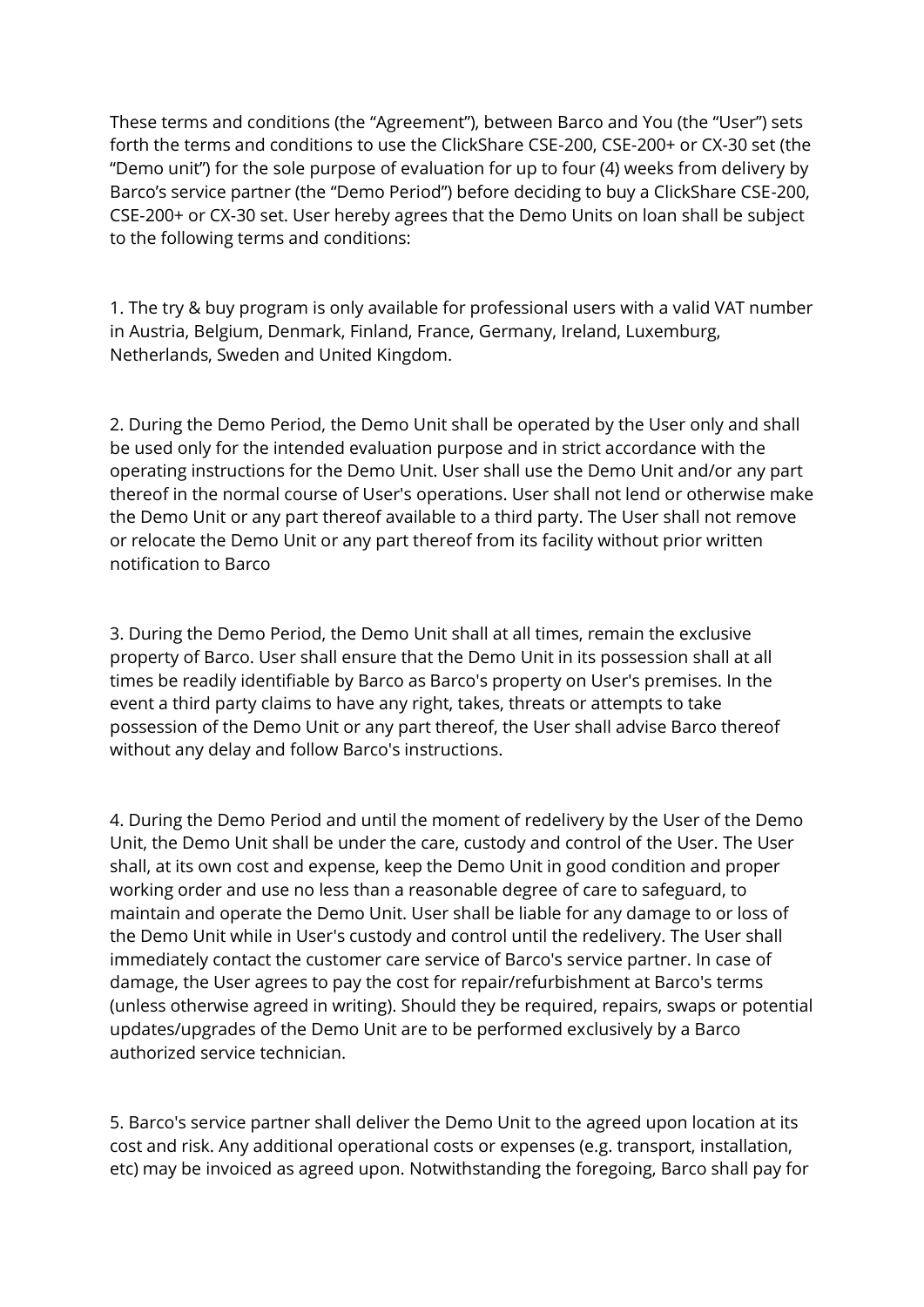the transportation cost of the demo unit to the User and for the costs of the return label as well.

6. This Agreement shall terminate and the User's right to possession of the Demo Unit shall immediately cease: (i) upon the end of the Demo Period; or, (ii) if the User defaults on any of the terms of this Agreement; or, (iii) if any proceeding under any bankruptcy or insolvency laws is instituted by or against the User; or, (iv) the User makes any assignment of its property for the benefit of its creditors.

7. At the end of the Demo Period, the User shall be given the opportunity to buy a ClickShare CSE-200, CSE-200+ or CX-30 set by issuing a sales order to a Barco authorized reseller at the then prevailing and agreed terms and conditions.

8. Upon expiration or termination of the Demo Period, the User shall return the Demo Unit to Barco's Service Partner in good condition. User shall be granted a two (2) weeks grace period to return the Demo Unit. If the Demo Unit or any part thereof is not returned within said grace period, Barco shall invoice the list price of the Demo Unit or any part thereof to User without need of a separate purchase order or other formality.

9. Any Demo Unit which is damaged, not working and/or missing will be invoiced by Barco to the User at list price pursuant to this Agreement, as the case may be in addition to aforementioned indemnity, and without need of a separate purchase order or other formality. The remedies under this clause are in addition to and not exclusive from any other remedies available under this Agreement, by law or in equity.

10. The User shall, at its care and expense, subscribe and maintain operative during the Demo Period an insurance policy covering (i) any bodily injury to User's employees, officers, directors or any other third party caused by or resulting from the Demo Unit or in connection therewith; (ii) any loss of or damage to any and all property of User's employees, officers and directors or any other third party caused by or resulting from the Demo Unit or in connection therewith; and (iii) any loss of or damage to the Demo Unit or any part thereof.

11. The User shall be liable, indemnify and hold harmless Barco, its employees, officers and directors against any and all claims, actions, suit or proceedings, liabilities, damages, losses, costs and expenses, asserted against or incurred against Barco, its employees, officers and directors as result of bodily injury (including without limitation disability, death and disease) or any property damage caused by or resulting from the Equipment or in connection therewith. To the maximum extent permitted by law, Barco's exclusive liability and User's exclusive remedy for any and all claims as to the Demo Unit shall be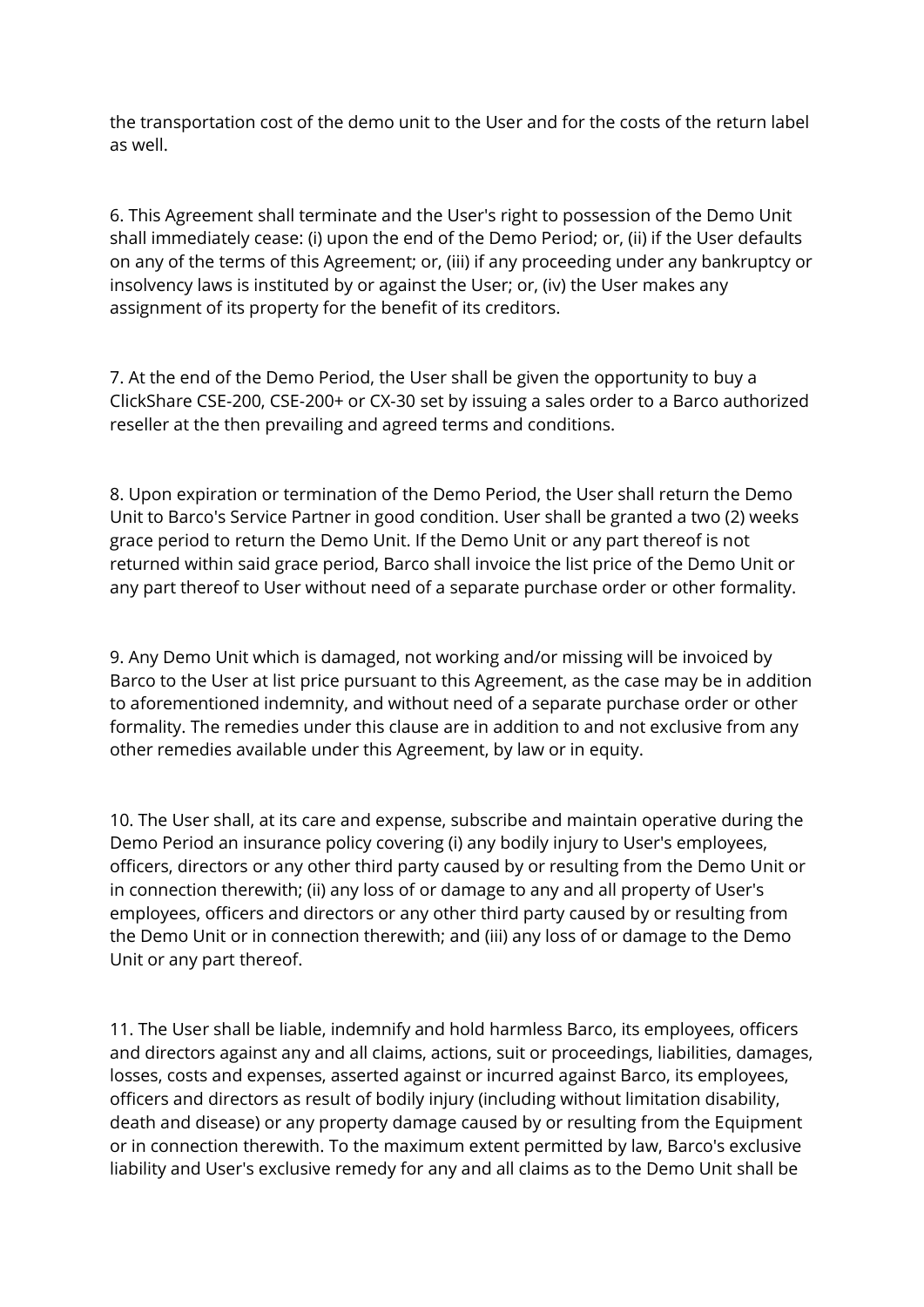limited to the value of the Demo Unit. No limitation applies for liability in relation to death or personal injury caused by the negligence of Barco, willful misconduct, gross negligence, intentional acts or other cases where liability may not be excluded or limited by applicable law.

12. The User agrees not to disclose any confidential information received from Barco, whether oral or written or in other tangible form, to any employees who do not have a specific need to use such information or to any outside party (including contractors) without prior written consent of Barco. The obligations of confidentiality shall not apply to information which is in the public domain at the time of disclosure or becomes in the public domain without fault or breach of the User. Without limitation, confidential information shall encompass any and all business, financial, marketing, commercial and/or technical information, know-how, trade secrets, inventions, processes, software programs (in source code or compiled form), hardware and software product information and research programs disclosed under this Agreement.

13. Any patents, trademarks, copyrights, and/or any other intellectual property rights and/or any proprietary or confidential information related to the Demo Unit, whether existing prior to the date of this Agreement or developed as of the date thereof, shall remain the property of Barco or its licensor, as the case may be, and nothing herein shall be construed as conferring on the User, its successors or assigns by implication or otherwise, any right, title or interest in, or any license under any intellectual property right, confidential information or other trade secret.

14. Barco may, without restriction, save, process, use and reuse any data obtained in connection with the sale as stipulated in article 6. Upon request of Barco, User shall promptly inform Barco in writing about the measures which User takes to fulfill its obligations under the applicable data protection laws. Barco shall take suitable technical and organisational measures to protect personal data received from User against loss and unlawful processing. User warrants towards Barco that (i) the data are lawfully obtained from data subjects; (ii) it has provided data subjects all necessary and relevant information with regard to the processing of their data as required under the applicable data protection laws; (iii) the data is lawfully provided to Barco; and (iv) the data processing does not infringe any third-party rights. User agrees that it remains the contact point for data subjects and that it will inform data subjects hereof. User ensures that the personal data provided to Barco will be up-to-date and relevant for the sale. User undertakes to inform Barco of any request of a data subject to rectify or to erase its data or to limit the processing of its data. User shall indemnify and keep indemnified Barco against all claims, proceedings or actions brought by a competent public authority or an individual against Barco arising out of any breach by User or any of its processors of any third party rights or its obligations under applicable data protection laws.